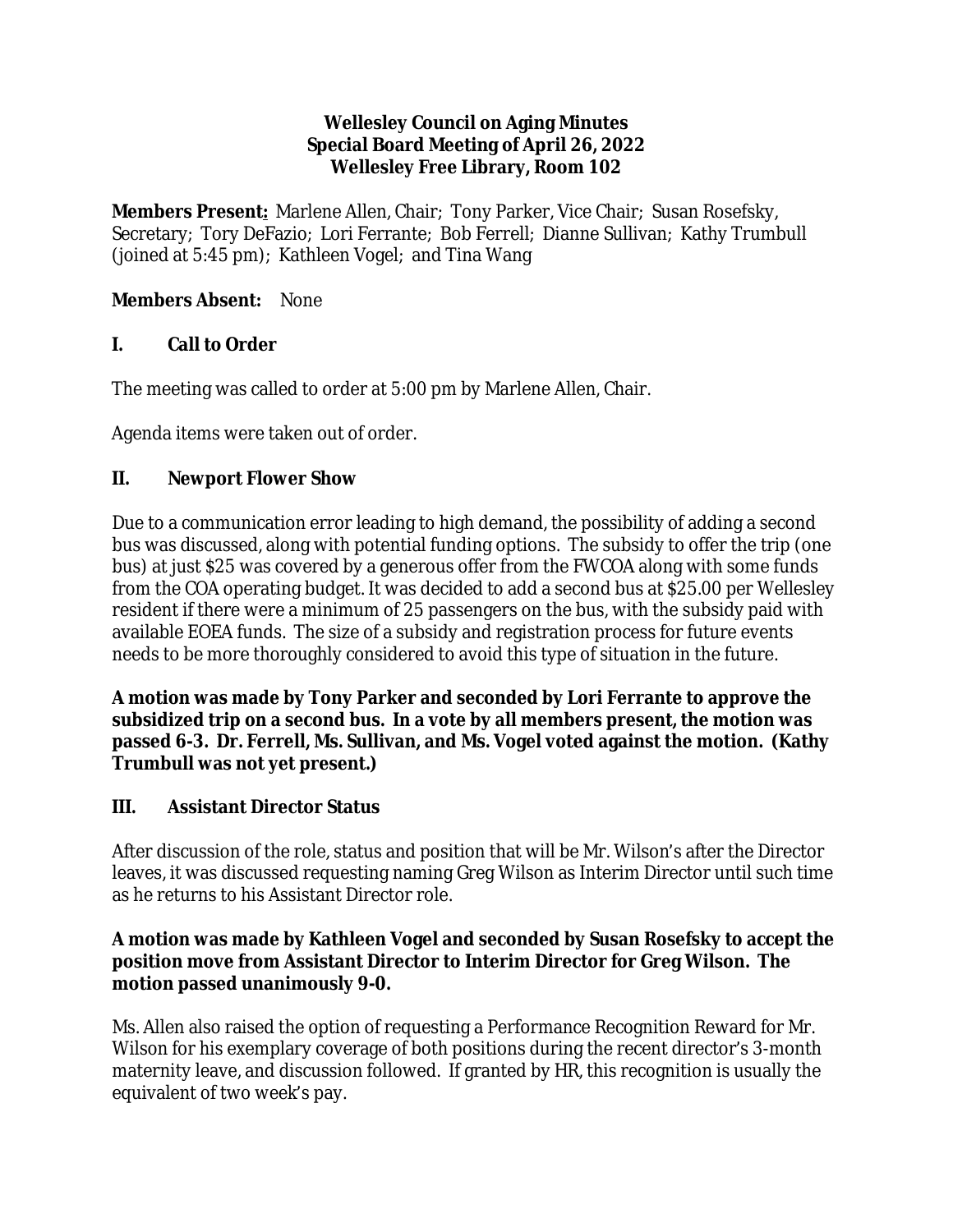**A motion was made by Bob Ferrell and seconded by Susan Rosefsky to request a Performance Recognition Reward for Greg for his excellent job performance while the Director was on maternity leave. The motion passed unanimously 9-0.**

### **IV. Board leadership, nominating committee, and Board organizational review**

This included discussion of:

- Re-instituting a recruitment process/committee
- Social gathering of staff and Board
- Search process for a new Director to be processed through HR and posted when ready
- Possibility of hiring professional help for the search process
- Forming a governance committee
- Importance of involvement of all Board members

The decision was made to form a nominating committee.

**A motion was made by Kathleen Vogel and seconded by Tina Wang to appoint a Nominating Committee consisting of Tony Parker, Bob Ferrell, and Susan Rosefsky. The motion passed unanimously 10-0.**

Board members agreed to form a governance committee.

**A motion was made by Bob Ferrell and seconded by Lori Ferrante to appoint a Governance Committee consisting of Tony Parker, Kathleen Vogel, and potentially a member to be named in the future. The motion was passed unanimously 10-0.**

The Board discussed the wisdom of reviewing the Director's job description

**A motion was made by Bob Ferrell and seconded by Tina Wang to appoint a Working Group consisting of Dianne Sullivan, Kathleen Vogel, and Marlene Allen to review the job description of Director of the COA. The motion passed unanimously 10-0.**

### **V. Wellesley Weekend Open House and Parade, May 21and 22**

Ms. Allen will spearhead this planning for activities at the Open House, and Mr. Parker will follow up with planning for the Parade. Ms. Ferrante offered to help in advance. Ms. Vogel will seek clearance to drive the bus, and there will be follow up by other Board members.

# **VI. Adjourn**

**A motion was made by Susan Rosefsky and seconded by Kathleen Vogel to adjourn the meeting. The motion passed unanimously 10-0. The meeting was adjourned at 7:00 PM.**